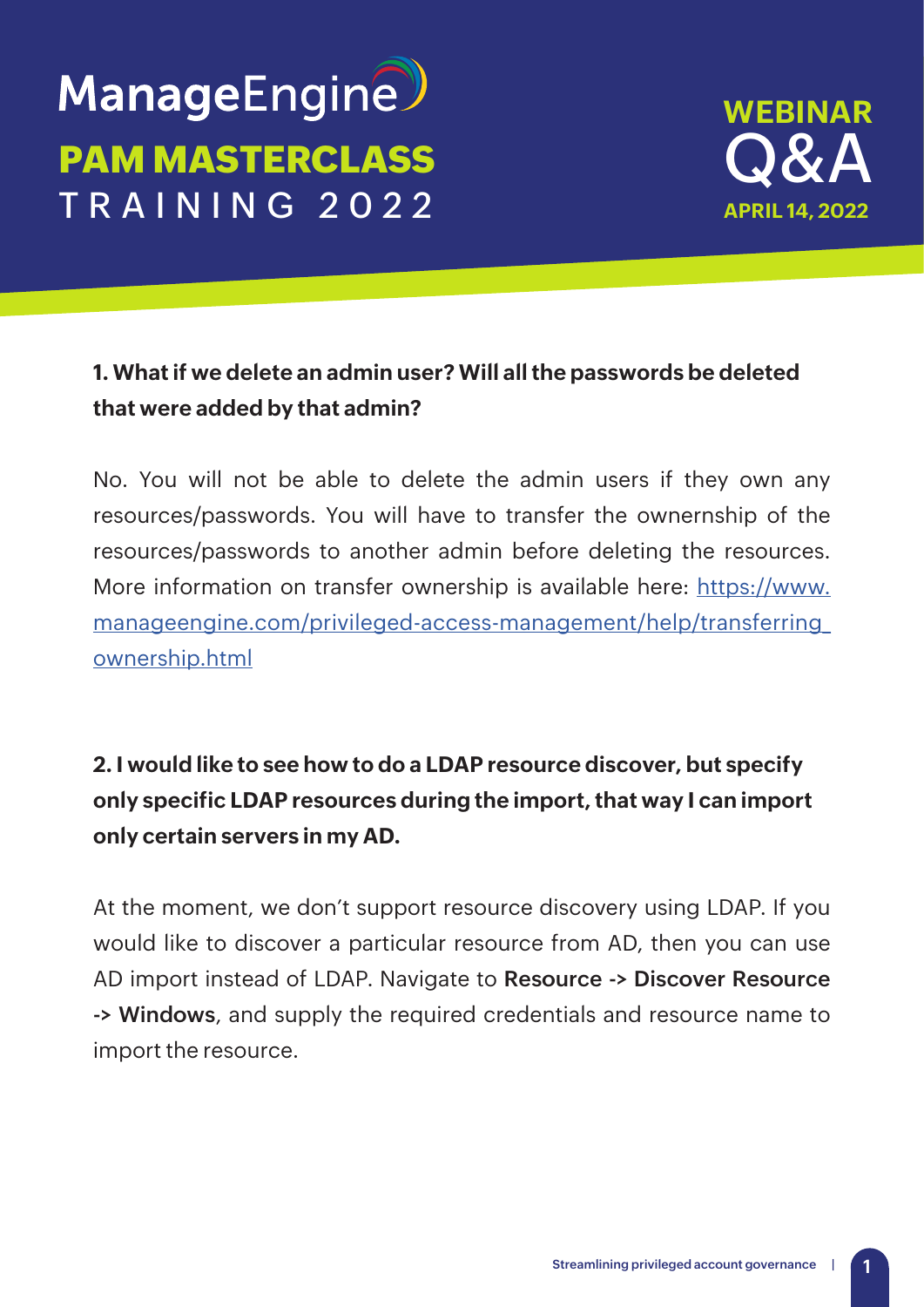#### **3. How can I change service account passwords?**

 Please refer to this link for services account password reset: [https://www.](https://www.manageengine.com/privileged-access-management/help/windows_service_account_reset.html) [manageengine.com/privileged-access-management/help/windows\\_](https://www.manageengine.com/privileged-access-management/help/windows_service_account_reset.html) service account reset.html

## **4. Does transfer ownership reset the permissions for the resource under that user?**

Transfer ownership will not automatically reset the passwords accessed by the users. Instead, before transferring the ownership, please navigate to **Users -> User Action-> Reset Passwords** accessed by this user. This will reset the passwords, post which you can transfer the ownership.

# **5. You discussed local accounts quite a bit, but could you review Domain User Accounts**

Yes. PAM360 can manage the passwords of domain accounts as well. Here, we only handle commonly managed domain accounts and not the accounts associated with the users. More info is available in the link below [https://www.manageengine.com/privileged-access-management/help/](https://www.manageengine.com/privileged-access-management/help/remote_password_reset.html#windowsdom) [remote\\_password\\_reset.html#windowsdom](https://www.manageengine.com/privileged-access-management/help/remote_password_reset.html#windowsdom)

**6. If a Linux resource was added from polling AD and is tied into the AD account that did the discovery, does it need to be deleted and manually readded to allow connections with the root account instead of the AD account mentioned?**

If the Linux resource is polled from AD, then it will be added as a Windows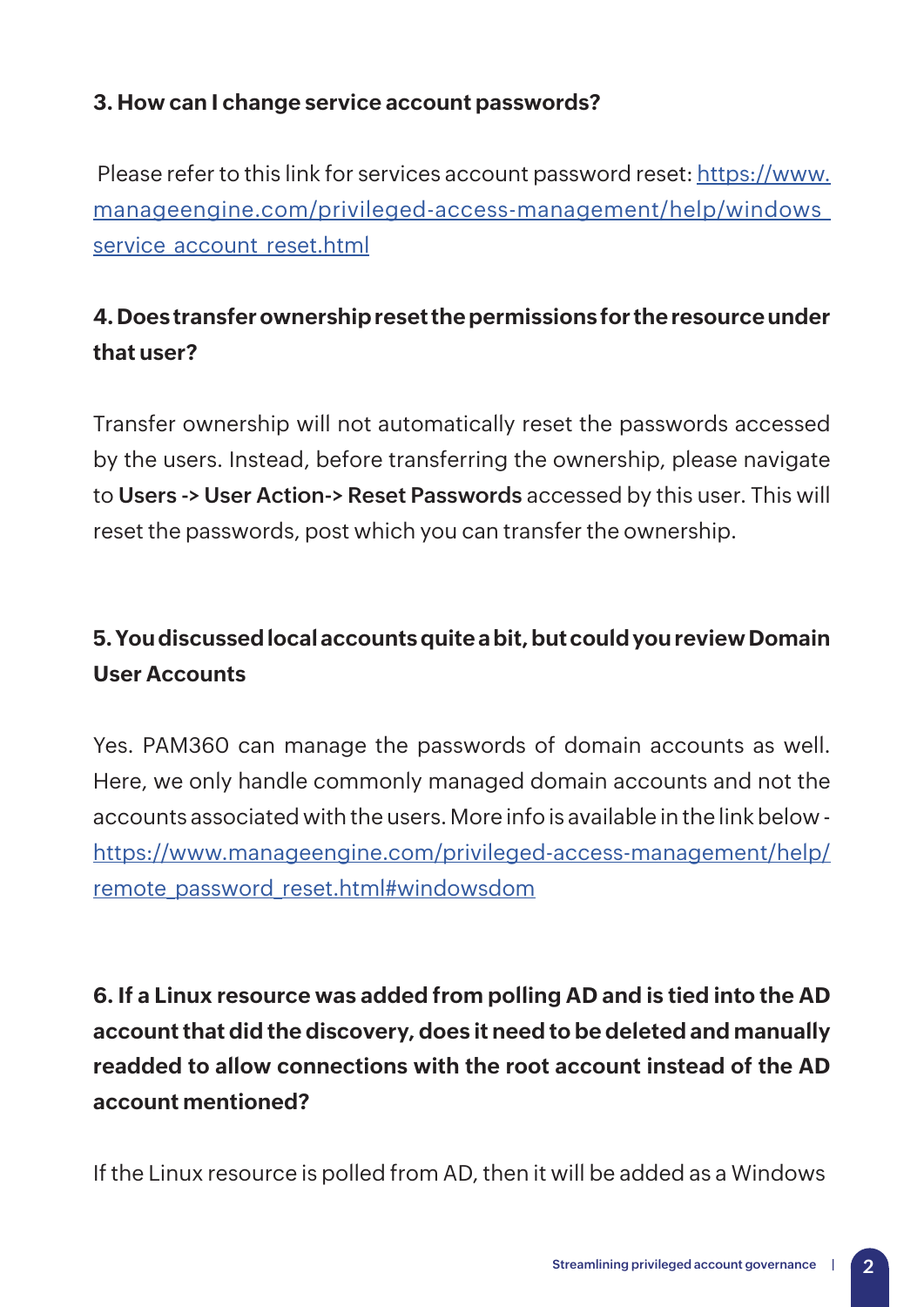resource in PAM360. So, you have either change the resource type to Linux and add the root accounts, or delete the entire resource and add it manually, or discover using the Linux resource discovery option.

# **7. How can I make sure from Password Manager Pro if Service account passwords were reset?**

 You can check the Resource Audit logs in Password Manager Pro, which will provide the password reset status of the service accounts, and if the services associated with that account are properly restarted.

# **8. Would there be a reason your service accounts password aren't discovered during the initial resource discovery process? I discovered my resources but I'm not able to discover the accounts.**

If the below pre-requisites are not met then the service account discovery will not work:

- PAM360 service should be run using a domain admin account
- Microsoft .NET framework
- Visual C++ Redistributable for Visual Studio 2015 and above (for account discovery and password reset features)

# **9. What is the difference between a Privileged Administrator user and a super administrator user?**

 Privileged Administrator is user management role. Whereas Super Admin is an access scope, which can be provided to any user with an Admin role.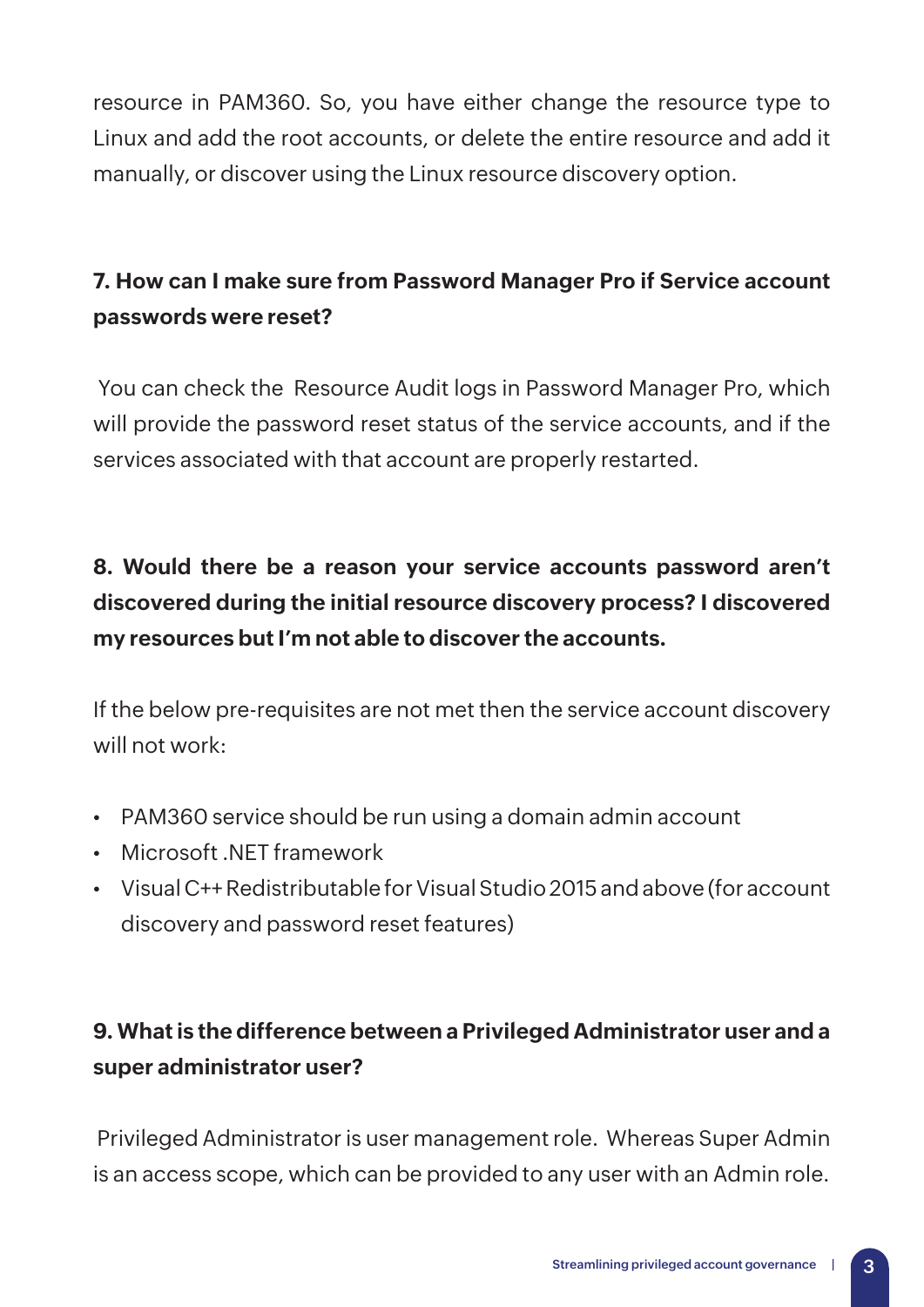More information on Super Administrator users is available here - [https://](https://www.manageengine.com/privileged-access-management/help/super_administrator.html) [www.manageengine.com/privileged-access-management/help/super\\_](https://www.manageengine.com/privileged-access-management/help/super_administrator.html) [administrator.html](https://www.manageengine.com/privileged-access-management/help/super_administrator.html)

## **10. How can I rotate website account passwords via Password Manager Pro?**

Password Manager Pro does not support password reset for website accounts. However, you can use RESTful Password reset plugin to manage the passwords. For more info, please refer: **RESTful API -** [https://www.manageengine.com/products/](https://www.manageengine.com/products/passwordmanagerpro/help/restapi.html) [passwordmanagerpro/help/restapi.html](https://www.manageengine.com/products/passwordmanagerpro/help/restapi.html) **Password Reset Plugin -** [https://www.manageengine.com/products/](https://www.manageengine.com/products/passwordmanagerpro/help/password-reset-plugin.htm) [passwordmanagerpro/help/password-reset-plugin.html](https://www.manageengine.com/products/passwordmanagerpro/help/password-reset-plugin.htm)

#### **11. Does PAM360 have Enterprise app in Azure?**

No, PAM360 will not be listed as Enterprise App by default. You should manually add it as an Enterprise App during registration.

#### **12. Can PAM rotate/update credentials in an Azure key vault?**

Yes. Password Reset for Microsoft Azure accounts is possible using Powershell. This works only if you use Powershell 2.0 and above. Also, the MSOnline module of Powershell needs to be installed. Please click here for more info:

[https://www.manageengine.com/privileged-access-management/help/](https://www.manageengine.com/privileged-access-management/help/remote_password_reset.html#azure) [remote\\_password\\_reset.html#azure](https://www.manageengine.com/privileged-access-management/help/remote_password_reset.html#azure)